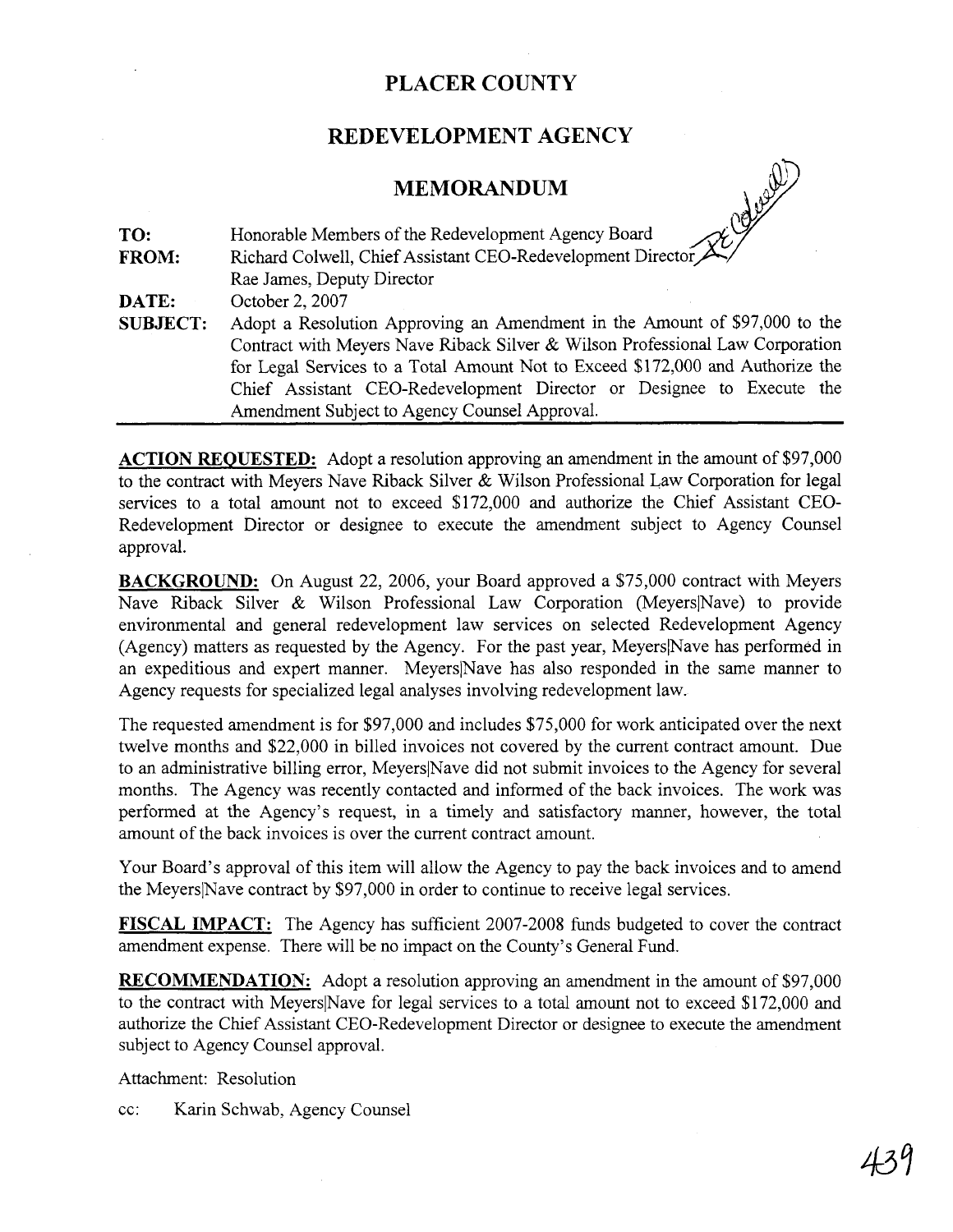# Before the Placer County Redevelopment Agency Board of Directors County of Placer, State of California

#### In the matter of:

Adopt a resolution approving an amendment in the amount of Resol. No: ................................ \$97,000 to the contract with Meyers Nave Riback Silver & Wilson Professional Law Corporation for legal services to a Ord. No: ................................... total amount not to exceed \$172,000 and authorize the Chief Assistant CEO-Redevelopment Director or designee to execute First Reading: ......................... the amendment subject to Agency Counsel approval.

The following Resolution was duly passed by the Redevelopment Agency Board

of the County of Placer at a regular meeting held October 2,2007,

by the following vote on roll call:

Ayes:

Noes:

Absent:

Signed and approved by me after its passage.

Attest: Clerk of said Board Chair, Agency Board

WHEREAS, the Placer County Redevelopment Agency (Agency) has adopted Redevelopment Project Areas in North Lake Tahoe, North Auburn, and the Sunset Industrial area (Project Areas); and

WHEREAS, the Agency is responsible for administering the Project Areas to effectuate redevelopment efforts within the Project Area; and

WHEREAS, the Agency entered into a contract with Meyers Nave Riback Silver & Wilson Professional Law Corporation (Meyers|Nave) on August 22, 2006 to provide legal services throughout the Agency's Project Areas; and